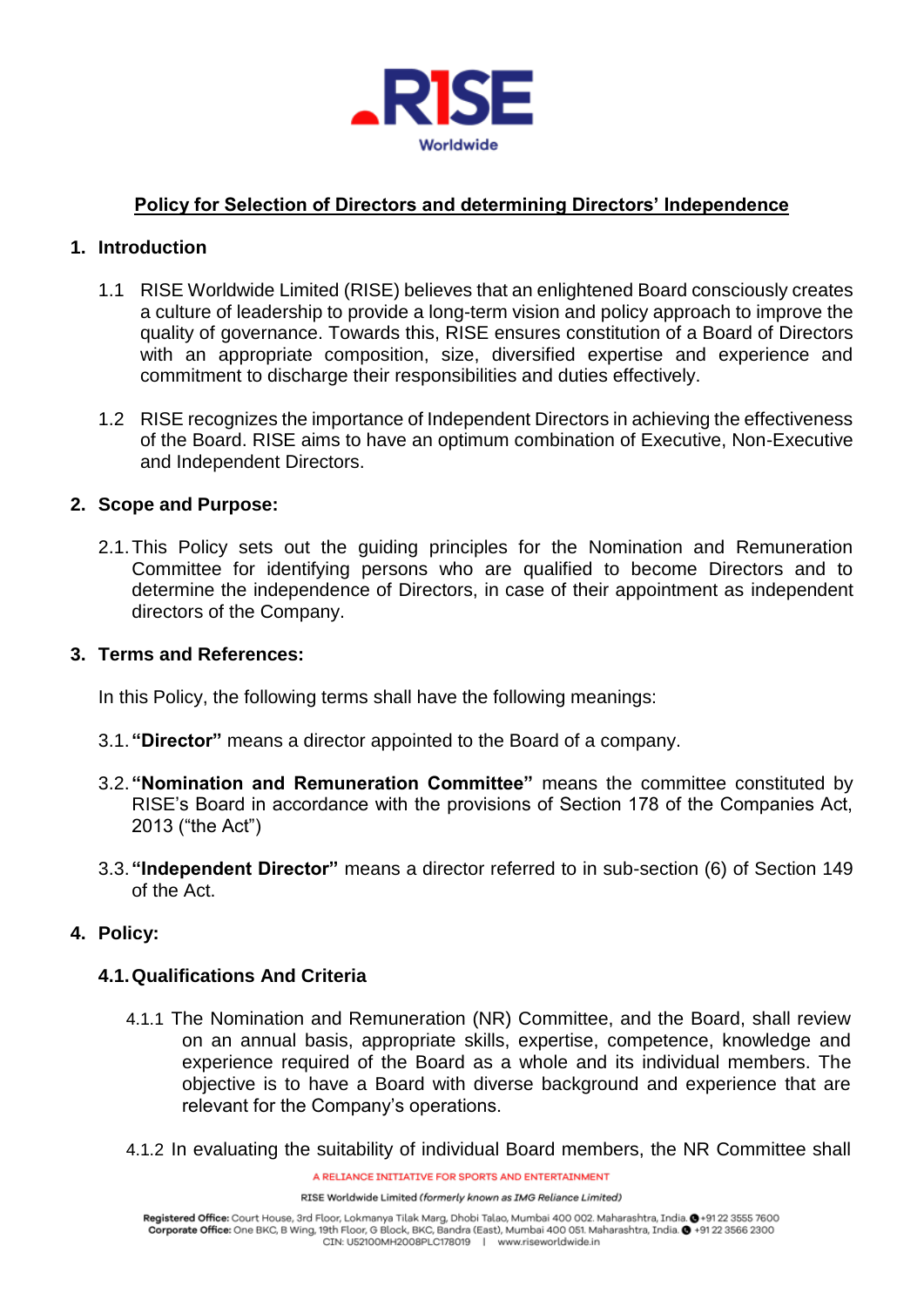

take into account many factors, including the following:

- General understanding of the Company's business dynamics, global business and social perspective,
- Educational and professional background;
- Standing in the profession;
- Personal and professional ethics, integrity and values;
- Willingness to devote sufficient time and energy in carrying out their duties and responsibilities effectively;
- 4.1.3 The proposed appointee shall also fulfill the following requirements:
- Shall possess a Director Identification Number or any other identification number prescribed by the Central Government which shall be treated as Director Identification Number for the purposes of the Act;
- Shall not be disqualified under the Act;
- Shall give his written consent to act as a Director;
- Shall endeavour to attend all Board Meetings and wherever he is appointed as a Committee Member, the Committee Meetings;
- Shall abide by the Company's Code of Conduct;
- Shall disclose his concern or interest in any company or companies or bodies corporate, firms, or other association of individuals including his shareholding at the first meeting of the Board in which he participates as a Director and thereafter at the first meeting of the Board in every financial year and whenever there is a change in the disclosures already made;
- Such other requirements as may be prescribed, from time to time, under the Act, and other relevant laws.
- 4.1.4 The NRC shall specify the manner for effective evaluation of performance of Board, its committees and individual directors to be carried out either by the Board, by the Nomination and Remuneration Committee or by an independent external agency and review its implementation and compliance with the objective of having a group that best enables the success of the Company's business.

## **4.2.Criteria of Independence**

The NR Committee shall assess the independence of Directors at the time of appointment / re-appointment and the Board shall assess the same annually. The Board shall re-assess determinations of independence when any new interests or relationships are disclosed by a **Director** 

The criteria of independence shall be as laid down in Act, and other relevant laws, if any, as amended from time to time.

A RELIANCE INITIATIVE FOR SPORTS AND ENTERTAINMENT

RISE Worldwide Limited (formerly known as IMG Reliance Limited)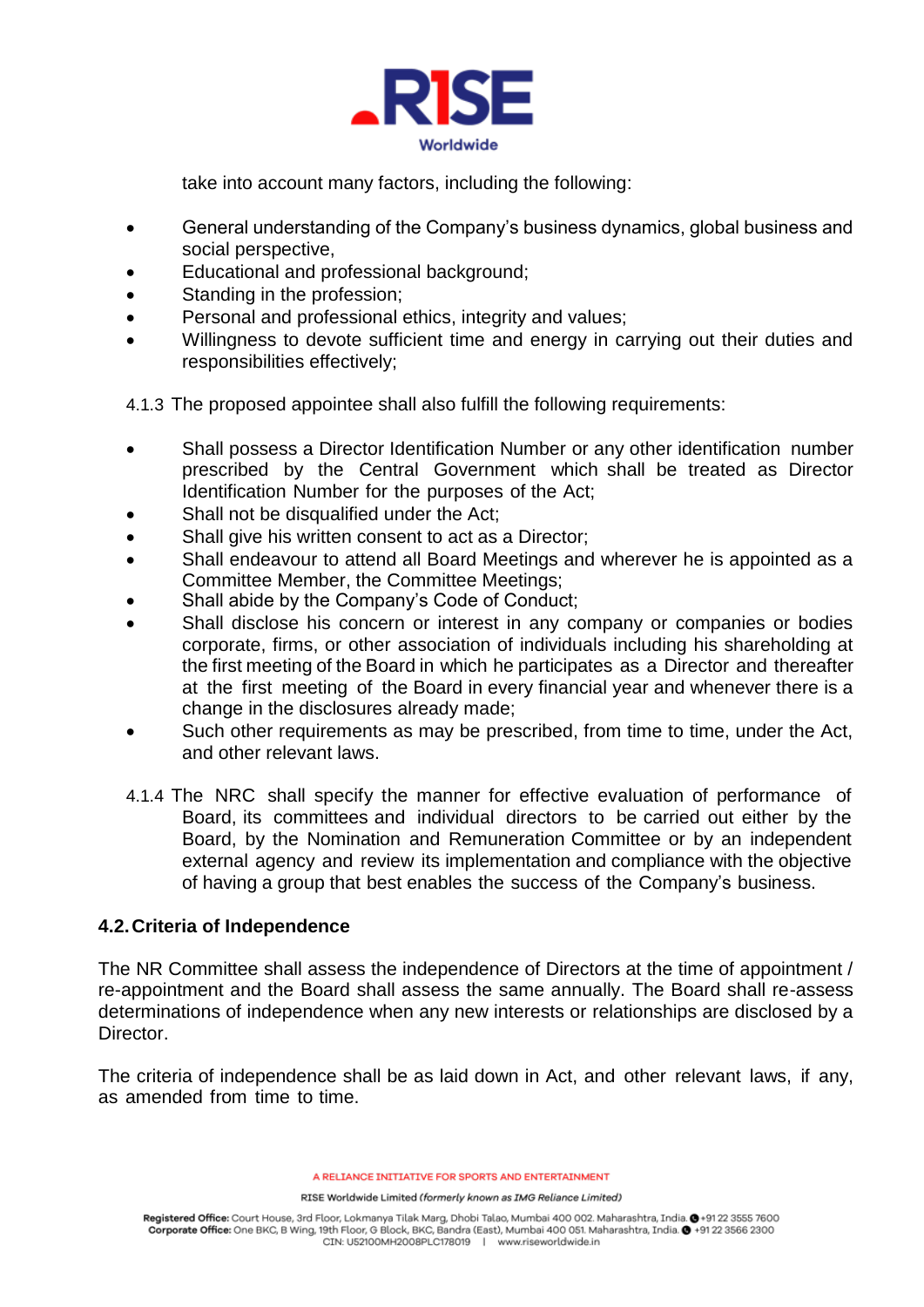

The Independent Directors shall abide by the "Code for Independent Directors" as specified in Schedule IV to the Act.

### **4.3.Other Directorships / Committee Memberships**

- 4.3.1 The Board members are expected to have adequate time and expertise and experience to contribute to effective Board performance. Accordingly, members should voluntarily limit their directorships in other listed public limited companies in such a way that it does not interfere with their role as directors of the Company. The NR Committee shall take into account the nature of, and the time involved in a Director's service on other Boards, in evaluating the suitability of the individual Director and making its recommendations to the Board.
- 4.3.2 A Director shall not serve as Director in more than 20 companies of which not more than 10 shall be Public Limited Companies.
- 4.3.3 A Director shall not serve as an Independent Director in more than 7 Listed Companies and not more than 3 Listed Companies in case he is serving as a Whole-time Director in any Listed Company.

\*\*\*\*\*\*\*\*\*\* (This policy was approved on March 27, 2019)

A RELIANCE INITIATIVE FOR SPORTS AND ENTERTAINMENT

RISE Worldwide Limited (formerly known as IMG Reliance Limited)

Registered Office: Court House, 3rd Floor, Lokmanya Tilak Marg, Dhobi Talao, Mumbai 400 002. Maharashtra, India. @+91 22 3555 7600 Corporate Office: One BKC, B Wing, 19th Floor, G Block, BKC, Bandra (East), Mumbai 400 051. Maharashtra, India. @ +91 22 3566 2300 CIN: U52100MH2008PLC178019 | www.riseworldwide.in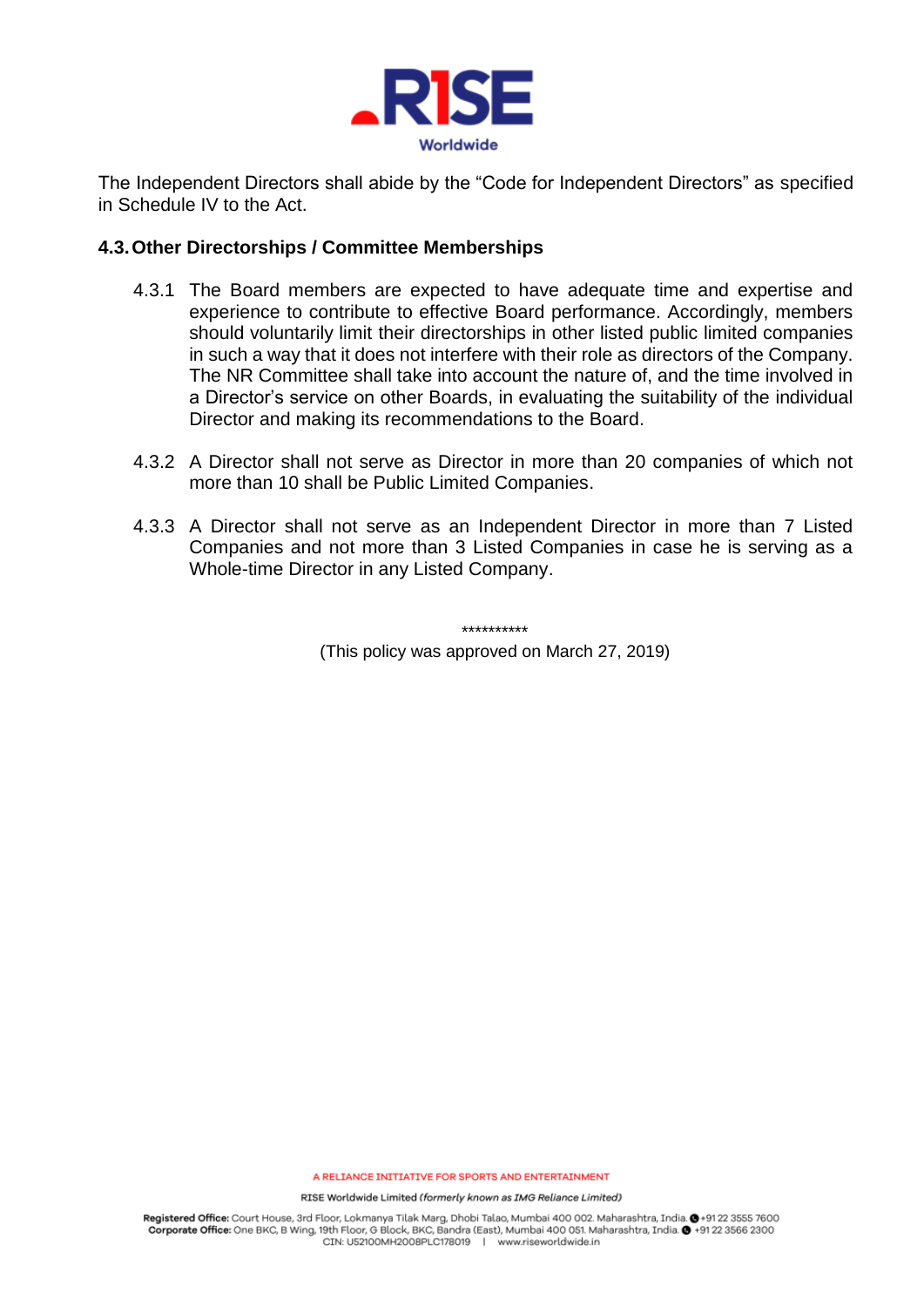

# **Remuneration Policy for Directors, Key Managerial Personnel and other Employees**

### **1. Introduction**

- 1.1 RISE Worldwide Limited (RISE) recognizes the importance of aligning the business objectives with specific and measureable individual objectives and targets. The Company has therefore formulated the remuneration policy for its directors, key managerial personnel and other employees keeping in view the following objectives:
	- 1.1.1 Ensuring that the level and composition of remuneration is reasonable and sufficient to attract, retain and motivate directors of the quality required to run the company successfully
	- 1.1.2 Ensuring that relationship of remuneration to performance is clear and meets the performance benchmarks
	- 1.1.3 Ensuring that remuneration involves a balance between fixed and incentive pay reflecting short and long term performance objectives appropriate to the working of the company and its goals

### **2. Scope and Purpose:**

**2.1**This Policy sets out the guiding principles for the Nomination and Remuneration Committee for recommending to the Board the remuneration of the Directors, Key Managerial Personnel and other employees of the Company.

#### **3. Terms and References:**

In this Policy, the following terms shall have the following meanings:

**3.1"Director"** means a director appointed to the Board of a company.

## **3.2 "Key Managerial Personnel"** means

- (i) the Chief Executive Officer or the managing director or the manager;
- (ii) the company secretary;
- (iii) the whole-time director;
- (iv) the Chief Financial Officer; and
- (v) such other officer as may be prescribed under the Companies Act, 2013
- **3.3"Nomination and Remuneration Committee"** means the committee constituted by RISE's Board in accordance with the provisions of Section 178 of the Companies Act, 2013.

A RELIANCE INITIATIVE FOR SPORTS AND ENTERTAINMENT

RISE Worldwide Limited (formerly known as IMG Reliance Limited)